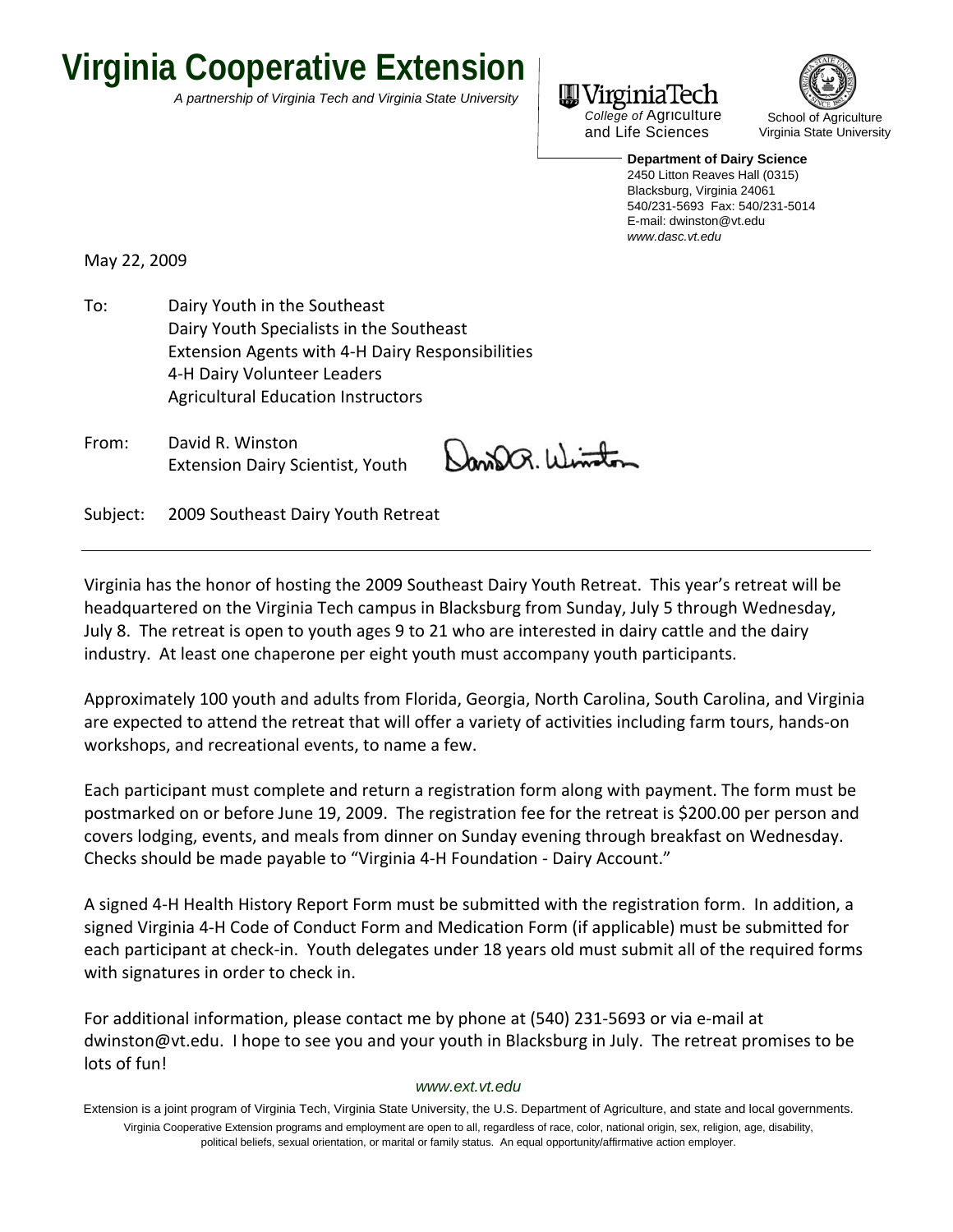# **2009 Southeast Dairy Youth Retreat Tentative Schedule**

## **Sunday, July 5, 2009**

 $\vert$ 

| 3:00 PM Check-in<br>6:15 PM Dinner | 5:15 PM Icebreakers<br>7:30 PM Dairy quiz bowl mixer |
|------------------------------------|------------------------------------------------------|
|                                    | 9:00 PM Ice cream social<br>11:00 PM Lights out      |
|                                    |                                                      |





## **Monday, July 6, 2009**

|            | 7:15 AM Breakfast                                    |
|------------|------------------------------------------------------|
|            | 8:30 AM Workshops in the Dairy Science labs          |
| $11:45$ AM | Lunch                                                |
|            | 12:45 PM Workshops at the Virginia Tech Dairy Center |
|            | 4:30 PM Swimming                                     |
| $6:15$ PM  | Dinner                                               |
| 7:30 PM    | Evening program                                      |
|            | 8:30 PM Recreation                                   |
|            | 11:00 PM Lights out                                  |
|            |                                                      |

## **Tuesday, July 7, 2009**

|                    | 7:00 AM Breakfast                    |
|--------------------|--------------------------------------|
| 8:00 AM            | Load busses                          |
| $10:30$ AM         | L.R. Hammock & Sons Dairy            |
| $11:40$ AM         | Jareco Dairy - James & Jennifer Cook |
| $12:30 \text{ PM}$ | <b>Box lunches</b>                   |
| $1:45$ PM          | <b>Homestead Creamery</b>            |
| $4:00 \text{ PM}$  | <b>Gardner Custom Heifers</b>        |
| $6:45$ PM          | Return to campus                     |
| 7:30 PM            | Pizza party                          |
| $8:30$ PM          | Dance with DJ Earl Brown             |
| 11:00 PM           | Lights out                           |





## **Wednesday, July 8, 2009**

| 7:15 AM Breakfast                    |
|--------------------------------------|
| 8:00 AM Pack and clean up dorm rooms |
| 9:00 AM Junior Dairymen's Contest    |
| 11:00 AM Closing program             |
| 11:30 AM Leave for home              |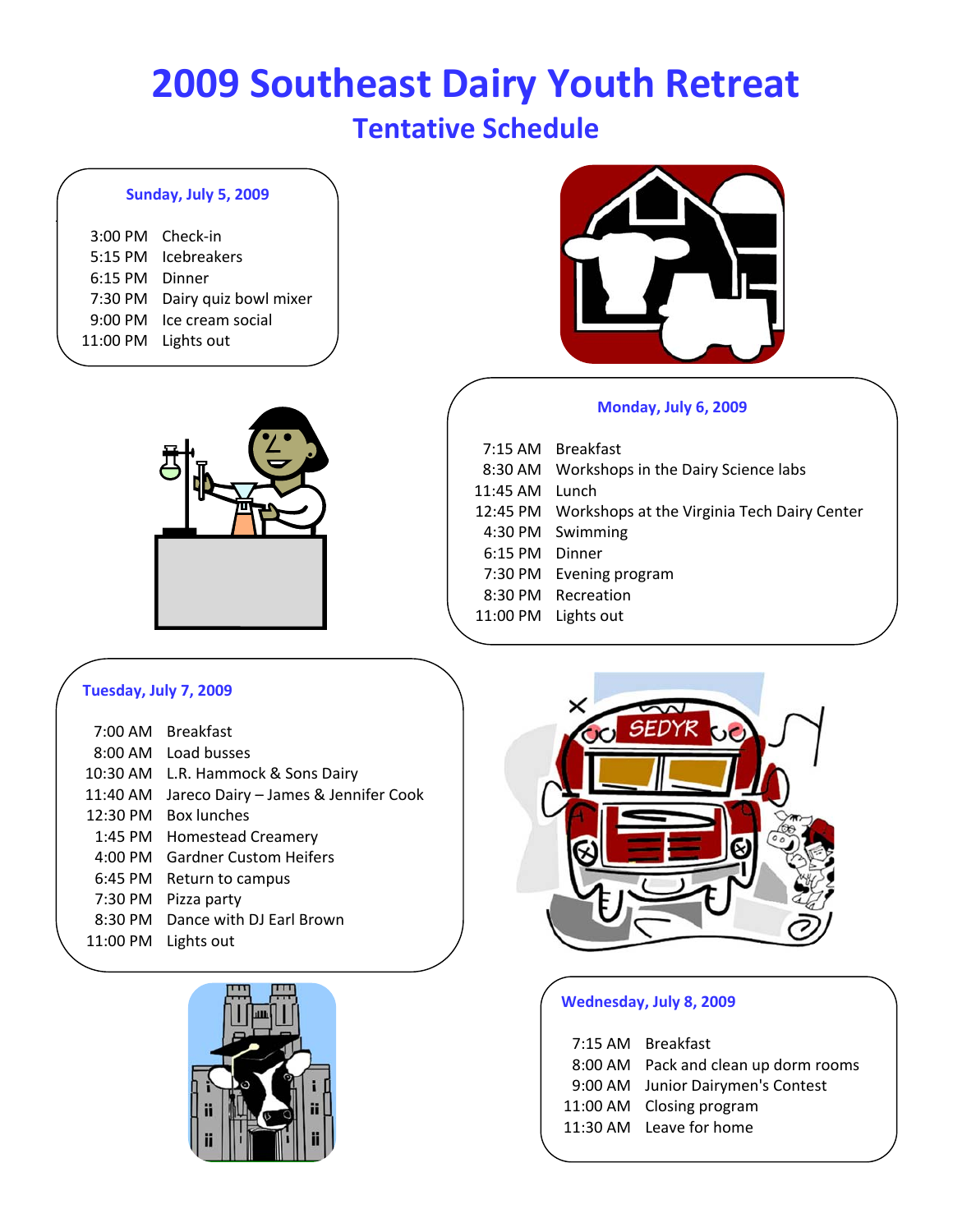# **2009 Southeast Dairy Youth Retreat Registration Form**

 *Extension Dairy Scientist, Youth* 

*Complete this form and return with payment to: David R. Winston* 

|                                                |                        |                            | Department of Dairy Science (0315)<br>Virginia Tech<br>Blacksburg, VA 24061                          |                |
|------------------------------------------------|------------------------|----------------------------|------------------------------------------------------------------------------------------------------|----------------|
|                                                |                        |                            | Registration Deadline: Must be postmarked on or before June 19, 2009                                 |                |
| Registration Fee: \$200.00 per person          |                        |                            |                                                                                                      |                |
|                                                |                        |                            | Make checks payable to: "Virginia 4-H Foundation - Dairy Account"                                    |                |
|                                                |                        |                            | Please type or print neatly. The address you provide will be printed in the retreat roster.          |                |
| Last Name                                      |                        |                            | <b>First Name</b>                                                                                    |                |
| Nickname for Nametag (if different from above) |                        |                            |                                                                                                      |                |
| Address (Street/Rural Route/Box Number)        |                        |                            |                                                                                                      |                |
| City                                           |                        |                            | <b>State</b>                                                                                         | Zip Code       |
| Home phone                                     |                        |                            | Cell phone                                                                                           | Work phone     |
| E-mail Address                                 |                        |                            |                                                                                                      |                |
| T-Shirt Size (adult sizes):                    |                        | $\square$ s                | $\square$ M<br>$\Box$ L<br>QXL<br>$\Box$ XXL                                                         |                |
| Youth Delegate:                                |                        | Date of Birth (mm/dd/yyyy) | $\Box$ Male<br>Sex:                                                                                  | <b>QFemale</b> |
|                                                | Chaperone's Name       |                            |                                                                                                      |                |
|                                                | Roommate Preference:   |                            |                                                                                                      |                |
|                                                |                        |                            | Last Name<br><b>First Name</b><br>(If no preference is given, a roommate will be randomly assigned.) |                |
| Adult:                                         | $\square$ Male<br>Sex: | <b>QFemale</b>             |                                                                                                      |                |
|                                                | Roommate Preference:   |                            | <b>First Name</b><br>Last Name<br>(If no preference is given, a roommate will be randomly assigned.) |                |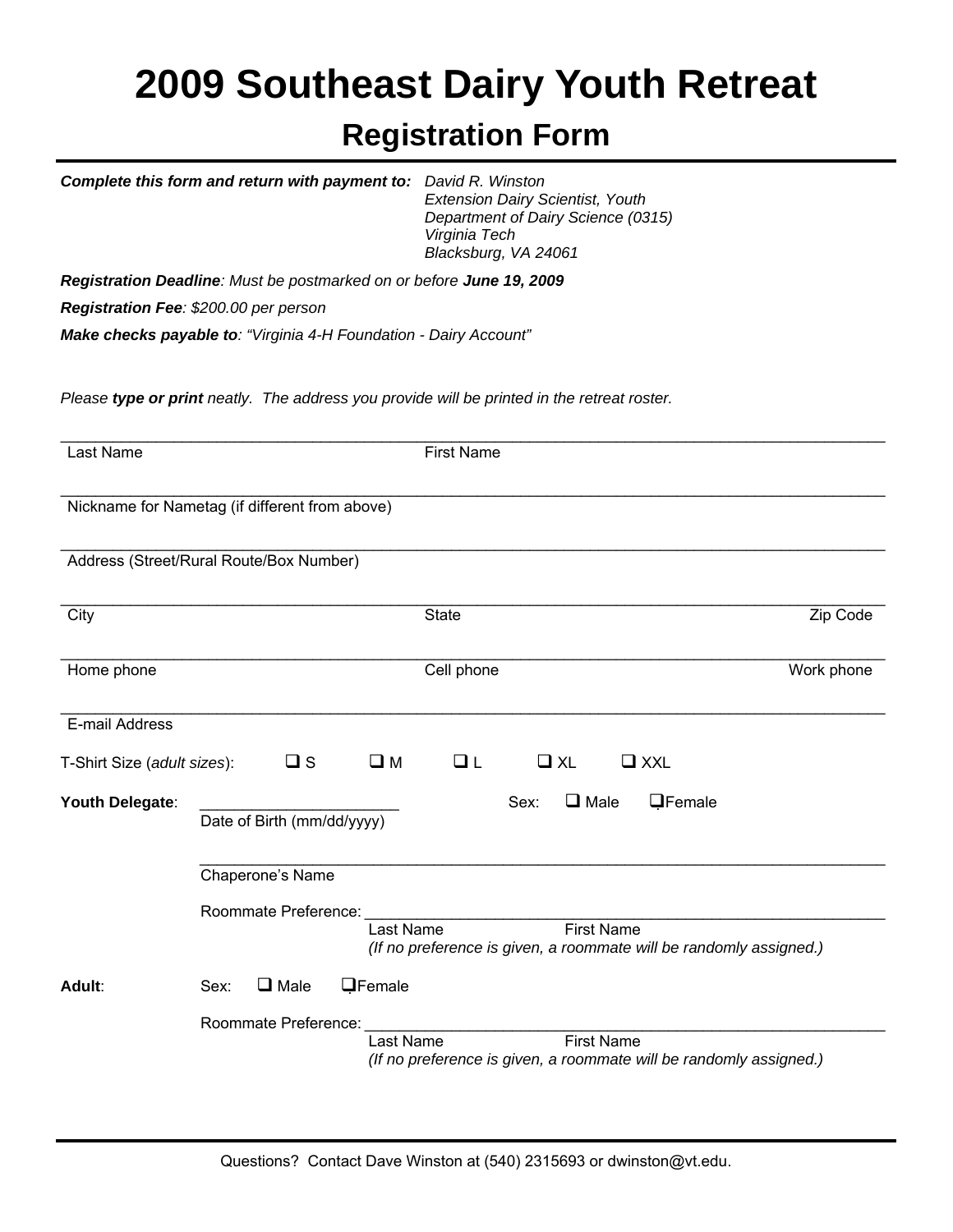# **Virginia Cooperative Extension**

**REVISED 2009 PUBLICATION 388-906** Report Form

4-H Health History

**INSTRUCTIONS:** Please provide detailed health information for determining appropriate supervision, support, and accommodations for the 4-H activity or event listed. **A parent or guardian must sign.** If the participant is a person with a disability and desires any assistive devices, services or other accommodations to participate in this activity, please contact your local Extension office during business hours at least 7 days prior to the event to discuss accommodations. **PLEASE PRINT ALL INFORMATION**. (NOTE: Both sides of this form must be completed.)

| NAME OF 4-H EVENT IN WHICH YOU WISH TO PARTICIPATE: 2009 Southeast Dairy Youth Retreat |  |  |  |
|----------------------------------------------------------------------------------------|--|--|--|
|                                                                                        |  |  |  |

DATE(S)OF EVENT: July 5-8, 2009 LOCATION: Virginia Tech, Blacksburg, VA July 5-8, 2009 Virginia <u>Technicus Tech, Blacksburg, Ve</u><br>Florida

## **PARTICIPANT IDENTIFICATION**

W Virginia lech

**Invent the Future** 

| NAME: _                                                                                                        |                                 |                                                              |                                                |                                                                                | FEMALE:    | $MALE: \Box$    |
|----------------------------------------------------------------------------------------------------------------|---------------------------------|--------------------------------------------------------------|------------------------------------------------|--------------------------------------------------------------------------------|------------|-----------------|
| Last                                                                                                           |                                 | First (Underline name by which you like to be called) Middle | PARTICIPANT CELL PHONE: (______) _____________ |                                                                                |            |                 |
|                                                                                                                |                                 |                                                              |                                                |                                                                                |            |                 |
| AGE: __________                                                                                                | BIRTHDATE: ____________________ |                                                              |                                                |                                                                                |            |                 |
| RACE: (Optional) WHITE HISPANIC BLACK BLACK AMERICAN INDIAN ASIAN MULTICULTURAL                                |                                 |                                                              |                                                |                                                                                |            |                 |
| PARENT / GUARDIAN IDENTIFICATION (Place a check beside who to reach in the event of an emergency.)             |                                 |                                                              |                                                |                                                                                |            |                 |
|                                                                                                                |                                 |                                                              |                                                |                                                                                |            |                 |
|                                                                                                                |                                 |                                                              |                                                |                                                                                |            |                 |
|                                                                                                                |                                 |                                                              |                                                |                                                                                |            |                 |
| MOTHER'S PHONE DAYTIME: __________________________ EVENING: _____________________ CELL: ______________________ |                                 |                                                              |                                                |                                                                                |            |                 |
|                                                                                                                |                                 |                                                              |                                                |                                                                                |            |                 |
|                                                                                                                |                                 |                                                              |                                                |                                                                                |            |                 |
| <b>PHYSICIAN / INSURANCE INFORMATION</b>                                                                       |                                 |                                                              |                                                | <b>4-H PARTICIPANT MEDIA RELEASE</b>                                           |            |                 |
|                                                                                                                |                                 |                                                              |                                                | The Virginia Polytechnic Institute and                                         |            |                 |
|                                                                                                                |                                 |                                                              |                                                | State University/College of Agriculture                                        |            |                 |
|                                                                                                                |                                 |                                                              |                                                | and Life Sciences (CALS) periodically<br>uses electronic and traditional media |            |                 |
|                                                                                                                |                                 |                                                              |                                                | (e.g., photographs, video, audio                                               |            |                 |
| DO YOU CARRY FAMILY MEDICAL / HOSPITAL INSURANCE?:  YES □ NO □                                                 |                                 | (Check $\sqrt{$ one)                                         |                                                | footage, testimonials) for publicity and                                       |            |                 |
|                                                                                                                |                                 |                                                              |                                                | educational purposes. By my signature<br>on this form, I acknowledge receipt   |            |                 |
|                                                                                                                |                                 |                                                              |                                                | of this document and give permission                                           |            |                 |
| <b>EMERGENCY CONTACT INFORMATION</b> (Parts 1 and 2 should be completed)                                       |                                 |                                                              |                                                | to the College of Agriculture and Life                                         |            |                 |
| 1. WHERE CAN YOU BE REACHED IN THE EVENT OF AN EMERGENCY?                                                      |                                 |                                                              |                                                | Sciences and its designee to use such<br>reproductions for educational and     |            |                 |
|                                                                                                                |                                 |                                                              |                                                | publicity purposes in perpetuity without                                       |            |                 |
|                                                                                                                |                                 |                                                              |                                                | further consideration from me.                                                 |            |                 |
| CELL PHONE: ( ______ ) ____________________                                                                    |                                 |                                                              |                                                | I understand that I will need to notify                                        |            |                 |
| 2. IF YOU CANNOT BE REACHED, WHO SHOULD BE NOTIFIED?                                                           |                                 |                                                              |                                                | Virginia Tech/College of Agriculture<br>and Life Sciences if any changes to    |            |                 |
|                                                                                                                |                                 |                                                              |                                                | my situation occur that will impact this                                       |            |                 |
| HOME PHONE: ( )                                                                                                |                                 |                                                              |                                                | media release permission.                                                      |            |                 |
| WORK PHONE: ( ______ ) ____________________                                                                    |                                 |                                                              |                                                |                                                                                |            |                 |
| CELL PHONE: ( ______ ) ______________________                                                                  |                                 | (continued on back)                                          | □ YES                                          | $\Box$ NO                                                                      |            |                 |
|                                                                                                                |                                 | www.ext.vt.edu                                               |                                                |                                                                                | <b>AND</b> | * 18 U.S.C. 707 |



Produced by Communications and Marketing, College of Agriculture and Life Sciences, Virginia Polytechnic Institute and State University

Virginia Cooperative Extension programs and employment are open to all, regardless of race, color, national origin, sex, religion,<br>age, disability, political beliefs, sexual orientation, or marital or family status. An equ Blacksburg; Alma C. Hobbs, Administrator, 1890 Extension Program, Virginia State, Petersburg.

VT/0108/W/388906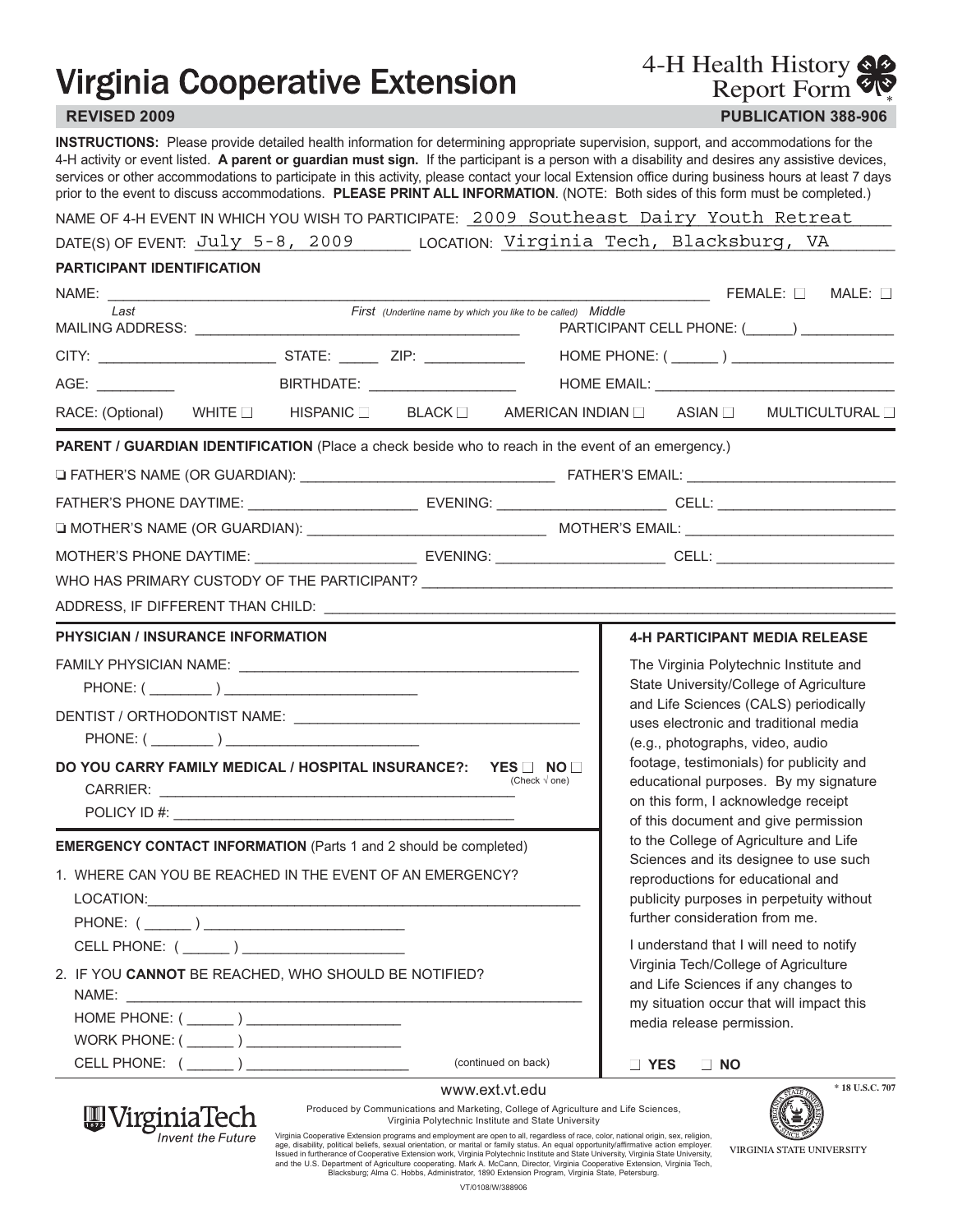| PARTICIPANT HEALTH AND MEDICAL HISTORY                                                                                                                            | APPROVAL / EMERGENCY AUTHORIZATION                                                                                 |
|-------------------------------------------------------------------------------------------------------------------------------------------------------------------|--------------------------------------------------------------------------------------------------------------------|
| (Questions 1-5 must be completed.)                                                                                                                                | (Please read parts 1 and 2. If the participant is under 18,                                                        |
| 1. SPECIAL DIETARY NEEDS                                                                                                                                          | parents/guardians must sign in the space provided. If you                                                          |
| INSTRUCTIONS: The purpose of this section is to communicate special dietary needs,                                                                                | are over the age of 18, please sign for yourself. If you can-                                                      |
| food allergies, etc. for any child, teen, or adult who will be attending a 4-H event.                                                                             | not sign this due to religious reasons, you must contact your                                                      |
| In the space below, please list all food allergies and/or other dietary restrictions                                                                              | Extension office to obtain a legal waiver that must be signed.                                                     |
| for the person listed above and any necessary precautions that should be taken:                                                                                   | If this section is not signed, participation in the 4-H                                                            |
|                                                                                                                                                                   | event/activity will not be allowed. You must contact your                                                          |
|                                                                                                                                                                   | Extension office if there is a change in health status after                                                       |
|                                                                                                                                                                   | submitting this form.                                                                                              |
|                                                                                                                                                                   |                                                                                                                    |
|                                                                                                                                                                   | 1. I give my permission for the participant named on this                                                          |
|                                                                                                                                                                   | form to attend the designated 4-H program. He / She                                                                |
|                                                                                                                                                                   | has permission to participate in all activities which may                                                          |
|                                                                                                                                                                   | include swimming and other water sports under the<br>supervision of lifeguard(s) and to take part in other sched-  |
| 2. Has the participant ever experienced (or had special needs in) any of the following?                                                                           | uled activities such as firearm safety, horsemanship,                                                              |
| [Check $(V)$ all that apply]                                                                                                                                      | archery, low ropes, physical activity/exercise and related                                                         |
| $\Box$ Asthma<br>□ Bleeding disorders<br>Attention disorders (ADHD)                                                                                               | activities under the supervision of instructors; subject to                                                        |
| □ Seizures/Convulsions<br>$\Box$ Eating disorders<br>$\Box$ Wears contacts                                                                                        | limitations noted herein.                                                                                          |
| $\Box$ Diabetes<br>□ Bed Wetting<br>$\Box$ Behavior                                                                                                               |                                                                                                                    |
| $\Box$ Fainting spells<br>Non-food allergies<br>□ Other: ______                                                                                                   | 2. I hereby give permission to the medical staff person                                                            |
| Please describe any condition or need that you checked:                                                                                                           | selected by the event/activity director to order X-rays, rou-                                                      |
|                                                                                                                                                                   | tine tests and treatment for my child (or for myself if I am                                                       |
|                                                                                                                                                                   | a participant over 18 years old) as medically necessary.                                                           |
|                                                                                                                                                                   | I also give permission for the participant to receive over-                                                        |
|                                                                                                                                                                   | the-counter medication as needed under the guidance of<br>the medical staff person. I understand that all attempts |
|                                                                                                                                                                   | will be made to notify parents/guardians of any serious                                                            |
|                                                                                                                                                                   | injury or illness to their child. If I cannot be reached in an                                                     |
|                                                                                                                                                                   | emergency, I hereby give permission to the medical staff                                                           |
|                                                                                                                                                                   | person to hospitalize, secure proper treatment for, and to                                                         |
|                                                                                                                                                                   | order injection and/or anesthesia and/or surgery for me/                                                           |
| $3.$ Is the participant experiencing any current health problems, under medical care,<br>receiving mental or behavioral services, or currently taking medication? | or the participant named on this form. This form may be                                                            |
|                                                                                                                                                                   | photocopied for use outside of the event/activity location.                                                        |
| □ YES □ NO If YES, please explain: <u>_____________________</u>                                                                                                   |                                                                                                                    |
|                                                                                                                                                                   | ADULT PRINTED NAME:                                                                                                |
| 4. Has the participant undergone surgery, or experienced any injury, illness, allergy,                                                                            |                                                                                                                    |
| or change in health status any time during the last year? Is there any reason that                                                                                |                                                                                                                    |
| participation in a program or activity should be restricted?                                                                                                      | SIGNED: X                                                                                                          |
|                                                                                                                                                                   | (Parent / Legal Guardian or participant over 18 years old)                                                         |
|                                                                                                                                                                   | Date: <u>_______________________</u>                                                                               |
|                                                                                                                                                                   | I understand and agree to abide with any restrictions placed                                                       |
| $5.$ What else should we know about your child?                                                                                                                   | on my activities according to this form.                                                                           |
| 4-H programs include very rewarding, but sometimes challenging situations. Please                                                                                 |                                                                                                                    |
| inform us of any concerns that may arise related to your child's physical, mental, emo-                                                                           | YOUTH PRINTED NAME:                                                                                                |
| tional, and/or social health in order that we may better provide appropriate supervision                                                                          |                                                                                                                    |
| and support.                                                                                                                                                      |                                                                                                                    |
|                                                                                                                                                                   |                                                                                                                    |
|                                                                                                                                                                   |                                                                                                                    |
|                                                                                                                                                                   |                                                                                                                    |
|                                                                                                                                                                   |                                                                                                                    |
| <b>IMMUNIZATION HISTORY (This must be completed)</b>                                                                                                              |                                                                                                                    |
|                                                                                                                                                                   |                                                                                                                    |
| <b>RELEASE AUTHORIZATION</b>                                                                                                                                      |                                                                                                                    |
| I give permission to the following individual(s) to pick up my child at the conclusion of this 4-H event:                                                         |                                                                                                                    |
|                                                                                                                                                                   |                                                                                                                    |
| Sign below at time of pick up (Receiving person must be pre-listed above):                                                                                        |                                                                                                                    |
|                                                                                                                                                                   |                                                                                                                    |
|                                                                                                                                                                   |                                                                                                                    |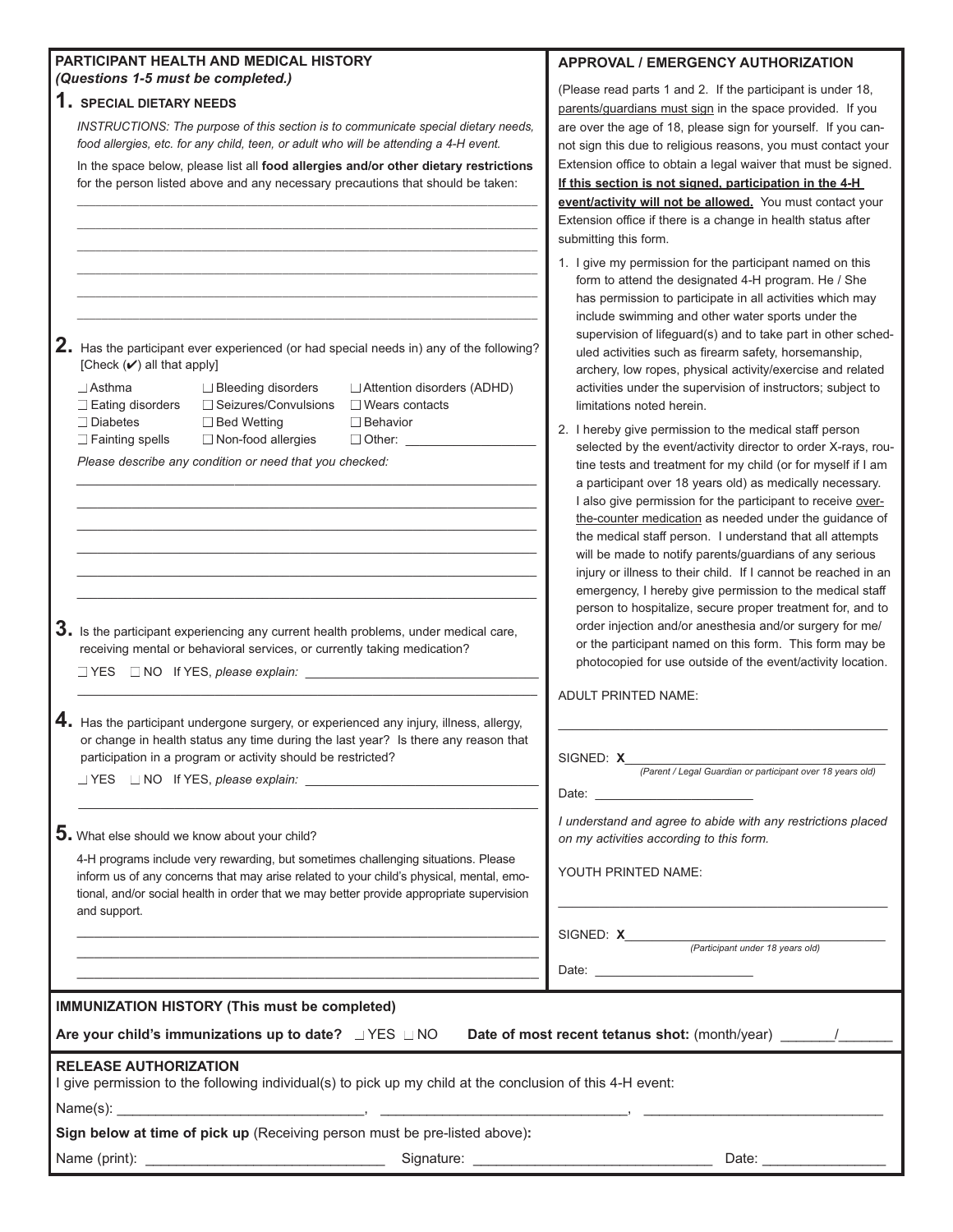# **Virginia Cooperative Extension**



## **4-H Event Medication Form**

**INSTRUCTIONS:** Please complete this form for **all medication(s)** your child will be taking as needed, *including over-the-counter medications* for headaches or cold, inhalers, etc.

**NOTE:** This form must accompany your child to the 4-H event **only if** he/she is taking any medication. **Please read the following information** related to the "Medication Policy." Your signature below indicates that all information provided on this form is correct and you understand the 4-H center medication policy.

## **Medication Policy**

- $\checkmark$  Youth under 18 years old **will not be allowed** to keep ANY medicines with them.
- 3 All medications submitted at the 4-H event registration **must** be in the **ORIGINAL CONTAINER** with the youth's (or teen's) name **printed on the bottle**.
- 3 Zip-lock bags, other bottles, bottles printed with someone else's name, or any other type of container besides the original, **will not be accepted**.
- 3 Actual dosage listed on the bottle must be followed **unless** there is a written note from the prescribing doctor outlining different indications.

**THERE WILL BE NO EXCEPTIONS TO THIS POLICY.**

**I have read and understand the above policy.**

Parent/Guardian initials: *Date: Date: Date:* 

Member's Name:

Parent/Guardian Phone: (Day) (Evening)

| <b>Medication Name</b><br>(include any special insturctions) | As<br>Needed | <b>Break-</b><br>fast | Lunch | Dinner Bedtime |
|--------------------------------------------------------------|--------------|-----------------------|-------|----------------|
|                                                              |              |                       |       |                |
|                                                              |              |                       |       |                |
|                                                              |              |                       |       |                |
|                                                              |              |                       |       |                |
|                                                              |              |                       |       |                |

## **FOR ADDITIONAL MEDICATIONS ATTACH ADDITIONAL COPIES OF THIS PAGE.**

## **Medication Release**

(Do not sign this line until you pick your child up from the event.)

My signature below indicates that I have picked up all medications from the 4-H staff person following the completion of the 4-H event.

*Parent/Guardian Signature: Date:* 

ginia lech **Invent the Future** 

## www.ext.vt.edu



Produced by Communications and Marketing, College of Agriculture and Life Sciences, Virginia Polytechnic Institute and State University

Virginia Cooperative Extension programs and employment are open to all, regardless of race, color, national origin, sex, religion,<br>age, disability, political beliefs, sexual orientation, or marital or family status. An equ Blacksburg; Alma C. Hobbs, Administrator, 1890 Extension Program, Virginia State, Petersburg.

VT/0109/W/388036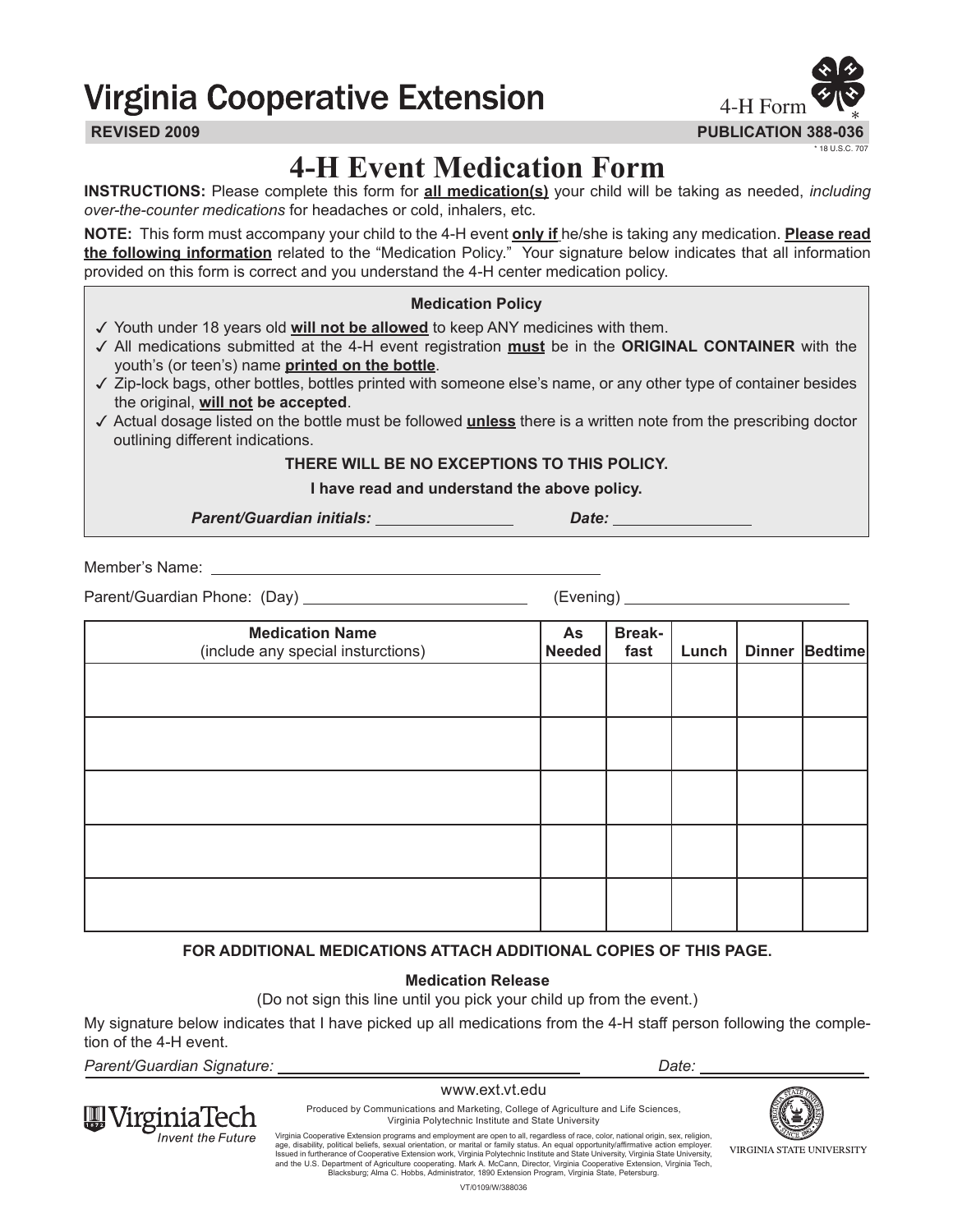

## **CODE OF CONDUCT FOR VIRGINIA 4-H PROGRAMS/EVENTS\***

*(This form covers any 4-H program/event from \_\_\_\_\_\_\_\_\_\_\_\_\_ to \_\_\_\_\_\_\_\_\_\_\_\_\_.)*

## **Purpose**

The purpose of the 4-H program is the positive development of youth. We believe in creating a safe learning environment that encourages the four-fold development of a young person (i.e., Head, Heart, Hands, and Health). We expect all persons involved in 4-H (youth members, parents, teen/adult volunteers) to practice behaviors that foster the total development of youth. Each 4-H member and associated individuals participating in 4-H activities must accept the responsibility of creating a positive image that reflects 4-H ideals. Furthermore, the Virginia 4-H program recognizes that "CHARACTER COUNTS!" All 4-H participants are representatives of the program and should always strive to uphold the following standards: Trustworthiness, Respect, Responsibility, Fairness, Caring, and Citizenship. In seeking uniformity in the conduct expected at 4-H programs/events, the following code of conduct has been developed to provide a clear understanding of expectations. Participants and parents/guardians must sign this form in order to participate.

## **Code of Conduct**

- 1. For the safety and wellness of all participants, a completed and signed 4-H Health History Report Form is required for participation in 4-H events. In addition, medications and medication forms (for all participants under 18 years old) must be turned in at the registration table upon arrival at the 4-H event (or according to another system outlined in the registration/orientation information).
- 2. Participants should attend and be actively involved in all scheduled activities as part of this 4-H program/event (unless under the supervision of a medical staff person.) Curfew is to be followed as specified in the schedule for overnight events. Failure to be in assigned locations may lead to dismissal from the 4-H event. Some areas are offlimits to participants (ex: swimming pool; bodies of water such as lakes and rivers; challenge course, etc.) unless under appropriate instructor supervision.
- 3. Visitors to a 4-H program/event must check-in with the Extension Agent, Program Director, or other adult in charge of the 4-H program/event upon arrival.
- 4. Participants should remain at a 4-H program/event until the program/event is scheduled to end. Participants may not leave a 4-H program/event without prior permission from Extension Agent, Program Director, or other adult in charge of the 4-H program/event. Participants may only be picked up from a 4-H program/event by the person designated on the 4-H Health History Report Form. Identification may be requested at the time of pick-up.
- 5. Participants are expected to follow the directions of 4-H volunteers and paid staff. All 4-H'ers are under the supervision of the Extension Agent, Program Director, or other adult 4-H leader responsible for the 4-H program/event.
- 6. Participants should respect the property of others and be responsible for themselves. Deliberate destruction or removal of facilities or equipment is not permitted. Financial responsibility for any damages caused by deliberate destruction will be assumed by the participant and/or parents/guardians. The same applies to the property and personal items of other participants.
- 7. Participants should treat all others and themselves with respect. Aggressive, abusive, vulgar, or violent language and behavior towards others (ex: fighting, threats, insults, cursing, discrimination, etc.) are not permitted.
- 8. Participants should respect the privacy of others. Girls are not permitted in boys' lodging rooms nor are boys permitted in girls' lodging rooms.
- 9. Participants are expected to dress appropriately based upon the guidelines established by the person in charge of the 4-H program/event.
- 10. Possession, distribution, or use of fireworks, weapons, knives, or other items that can be used as a weapon are not permitted at 4-H programs/events, except under adult supervision in scheduled instructional activities (ex: shooting education class supervised by a certified instructor, etc.).